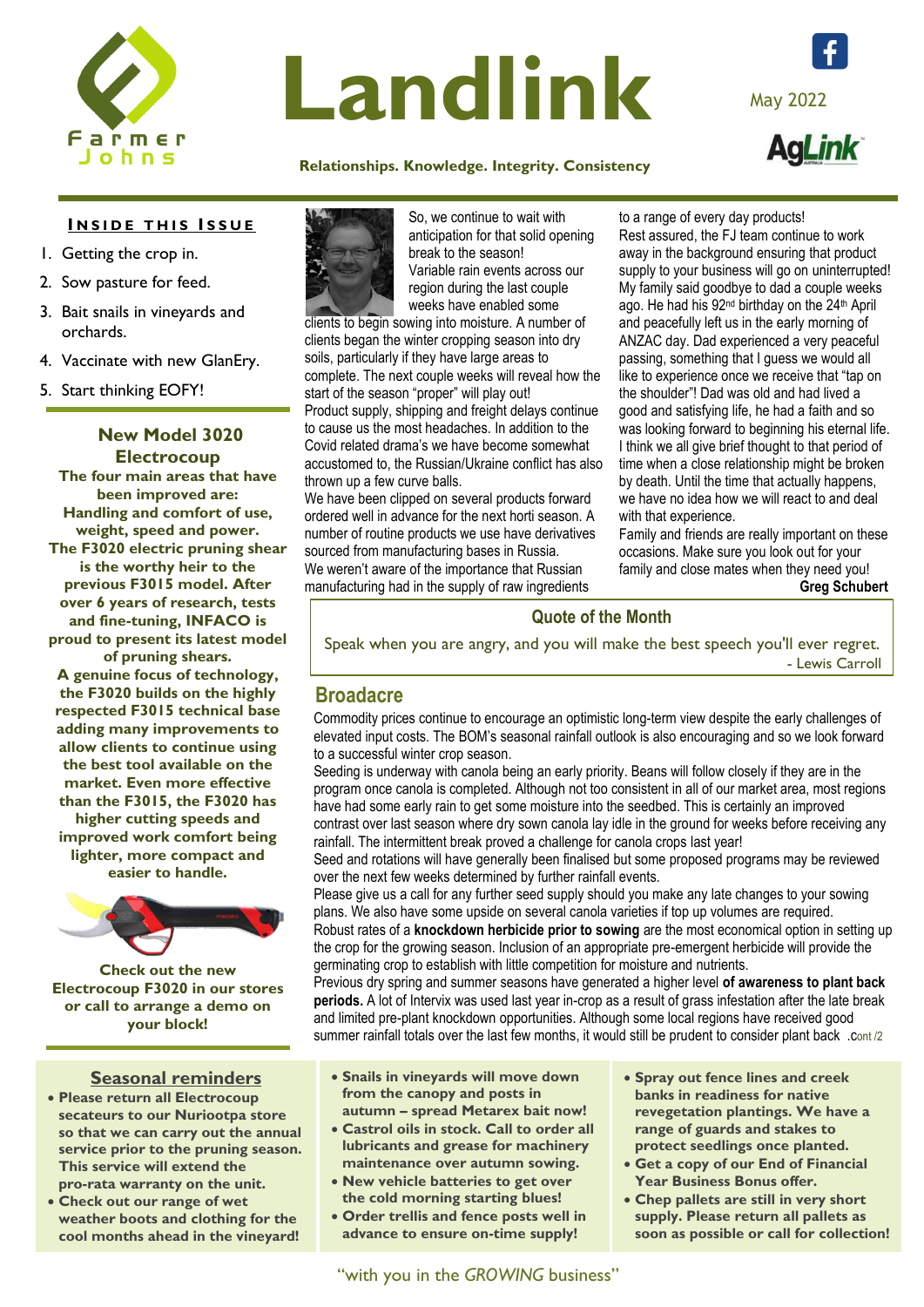# Landlink Pa

From page 1 … periods on those paddocks treated last year and the rainfall requirements as per the Intervix label where non -Clearfield varieties are scheduled to be planted this season. Always check the plant back and rainfall requirements with any herbicides applied last season as well as those associate d to phenoxy herbicide actives included in any summer and early season knockdown applications.

There are a range of **pre -emergent herbicide options** available including a couple new registrations. **Reflex** provides a new option for broadleaf weed control in pulses. Reflex is very strong on brassica weeds and thistles which are always challenging in pulse crops. Care needs to be taken in tank mixing Reflex with some knockdown actives. We recommend you speak with any of our agro's to ensure trouble free applications.

**rapa peans and rield reas** has increased the options for a<br>ryegrass control this year in pulses. This will also take some The release of **Ultro** and the label extension of **Overwatch into Faba beans and Field Peas** has increased the options for annual pressure off the potential overuse of propyzamide on ryegrass. Mateno Complete is also another new ryegrass product that is available for use in wheat and barley crops. Mateno Complete will provide some useful control of Wild Radish and Capeweed when it is applied as a post emergent application as well.

Our agro's have seen some unfortunate results as a consequence of sowing Canola in marginal conditions. **Good separation is required between the seed and fertiliser** placement to eliminate the chance of fertiliser toxicity. Seeding options may be limited if conditions remain marginal.

A green bridge over summer will increase the **potential for Russian wheat aphids** to be a problem in wheat and barley

earlier than we have typically seen in the past couple years. Russian Wheat Aphid can impact crops quite significantly and so we recommend some vigilance in monitoring crops for any early activity.

**Root diseases such as crown rot** are a potential problem in cereal paddocks that have not had a break crop sown in the last three or more years. Any paddocks in this situation or those that have been observed to have a level of root disease affecting previous cereal crops should be sown with a break variety negating the continued development of soil borne diseases.

**The global fertiliser** situation continues to challenge pricing here in Australia. This situation hasn't changed too much over the last few weeks and we ask that you please co -operate in collecting orders when they are scheduled for pick up.

Please contact any of the FJ's team to discuss your crop nutrition requirements for the forthcoming season!

# **Pasture**

Recent rainfall has generated activity in pasture programs. An ideal germination over the last couple weeks has provided an opportunity to spray ou t weeds prior to sowing. We have a large range of proven **Ryegrass** varieties in stock suited to both the higher hills rainfall zone as well as the drier eastern region averages.

We also have a range of both traditional and dual -purpose cereals and vetch for hay production and forage brassicas for paddock specific grazing options.

Please give our agro's a call to discuss any more specific local requir ements that can be tailored in a custom blend. We have several trial plots available to assist in prioritising local suitability of varieties. You can also discuss new options and be guided by our agro's experience with what has proven to be successful in similar conditions to your locale. Good nutritious pastures are paramount to livestock performance!



Talk to your Farmer John's representative or your local Omnia Specialist Agronomist.

**1800 4 OMNIA** www.omnia.com.au



ge 2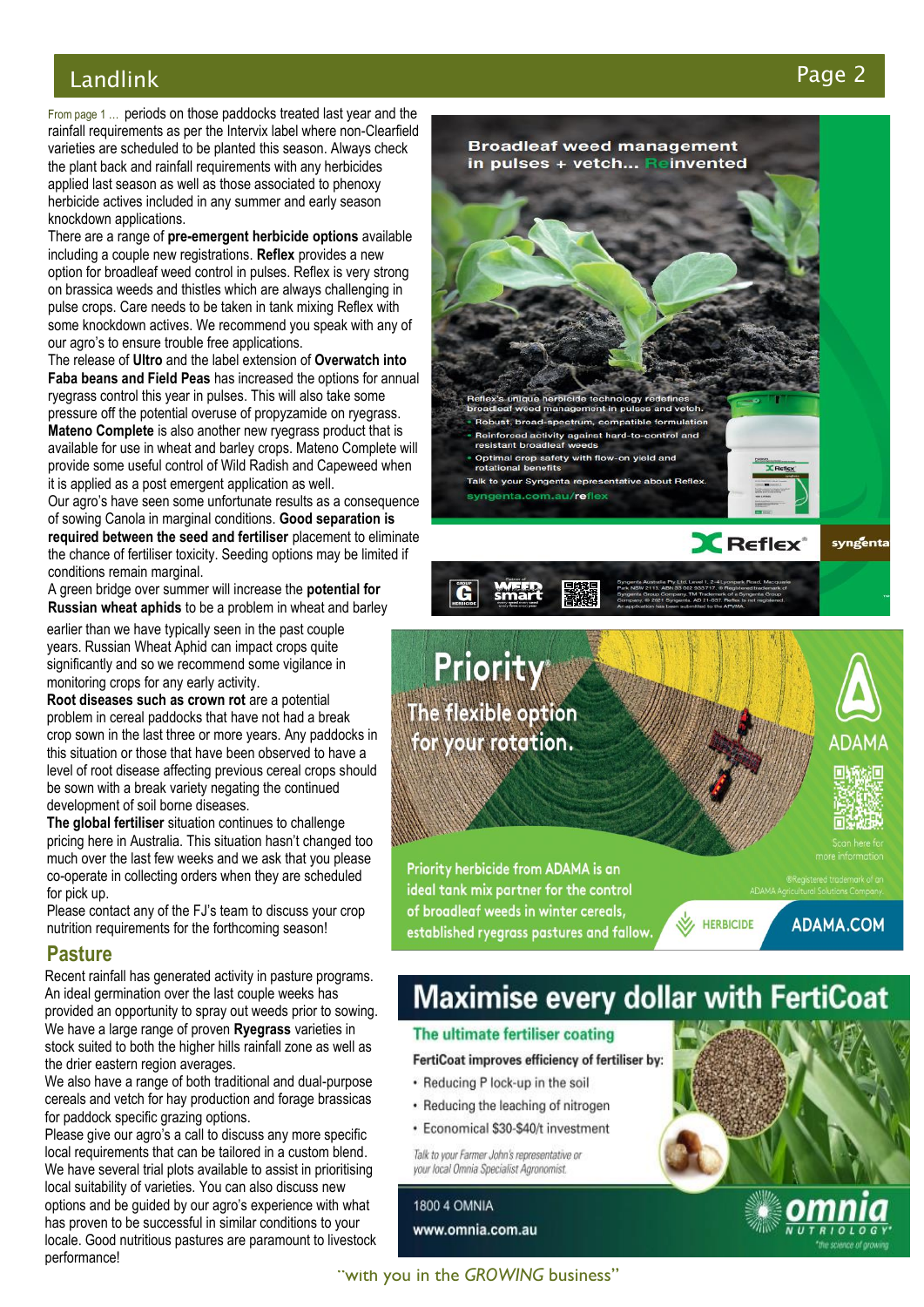# Landlink Page 3

# **Viticulture and Orchard**

Vintage is largely done and dusted for most clients with some isolated late pick blocks still waiting to be cleaned up.

A long, drawn-out harvest puts a bit of pressure on the autumn post-harvest activities as attention is immediately turned to those pre-winter tasks. **Electrocoup Pruning Shears should be dropped into our store for the annual service.**  We have completed a reasonable amount of annual services to date, but expect that there are still a few more to go! The annual service will extend the Electrocoup warranty on a pro-rata basis. It is therefore important that this annual "once over" is completed before pruning commences. Please call the Nuri store.



**Cover cropping** is a useful management tool in all horticulture crops. Cover crops will provide a source of organic matter and improve soil structure. They will also suppress weed infestations, provide vine competition and also increase biodiversity. Cover crops can also be customised to focus on the benefits that are most important in your situation and to suit the goals you would like to achieve in your vineyard. Although we have only received minimal rainfall in the early weeks of autumn there will have been some consideration to what variety or species of cover crop will provide the best result for you this season. Please consult with our agros to discuss the various options available and for assistance in determining how they might suit your goals. **Annual Ryegrass** management has become a more significant task as the incidence of herbicide resistance continues to expand across the region. A range of management tools need to be utilised to combat resistance in any agricultural enterprise. Applications of pre-emergent herbicides, rotation of knockdown actives and the addition of "spikes" in the tank mix combined with weed suppression by using under vine mulch etc should all be considered as part an Integrated Pest Management program.

Our agronomy team are well qualified to assist you in reviewing and updating your weed management plan, please give them a call. **Snails** are well established in local vineyards and will become an ongoing problem in vines once their population develops into large numbers and they are left unchecked. Snails will have broken from dormancy after recent rainfall events. They will migrate down to the ground from their over summering habitat in the vine canopy to begin feeding, mating and egg laying. The relatively dry start to autumn has prolonged the dormancy of snails. Due to snails' hermaphroditic nature, every snail has the potential to lay hundreds of eggs after mating. Ideally, snails should be baited now whilst they are actively foraging before the commencement of egg laying. It is also important to consider the baits proximity to the pest to further improve its attractiveness for effective control. We recommend **Metarex Inov** as the ideal bait choice in vineyards. With 60,000 baits per kg and unique weather

resistance qualities, **Metarex Inov** will continue to perform long after other baits have collapsed from rain or irrigation.

#### **Soil, virus and nematode testing.**

Having spent many hours in the vineyard over the course of the recently concluded growing season, many vignerons may have noticed some vine abnormalities that could be soil related. Undertaking a range of tests will assist in determining what may be causing poor growth, yield loss or any other underlying issues that need to be addressed to improve vine performance. The FJ's agronomy team can conduct the appropriate in field sampling and arrange the laboratory analysis to solve these mysteries. Many growers undertake routine tissue sampling programs over the growing season. The value of these results can be enhanced by correlating soil tests taken after harvest to determine more fully any underlying soil nutrition imbalances. Call our agro's to assist with all soil testing jobs. As the prevalence of **Eutypa is widespread**,

Omnia wound dressings and sealants are recommended for all pruning wounds. **Greenseal™** is a specially developed pruning wound dressing, incorporating a fungicide, Tebuconazole 10g/L, into a tough rubber like acrylic resin. The tough acrylic resin is easy to apply, UV resistant, flexible, waterproof, dries quickly and encourages callusing to ensure rapid wound closure.

We have Omnia Greenseal and Sprayseal in stock.



The Ultimate Wound Pruning Defence